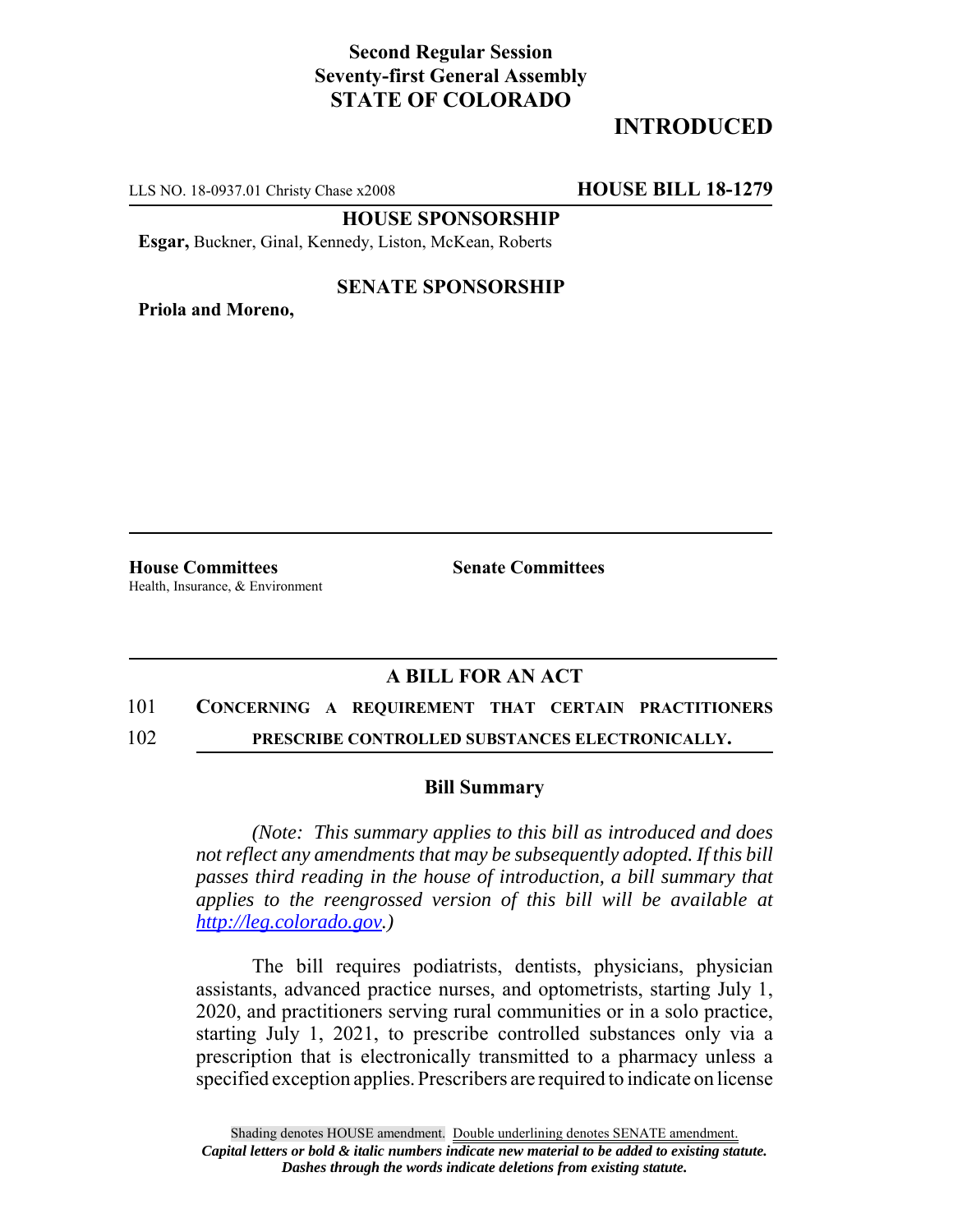renewal questionnaires whether they have complied with the electronic prescribing requirement. Pharmacists need not verify the applicability of an exception to electronic prescribing when they receive an order for a controlled substance in writing, orally, or via facsimile transmission and may fill the order if otherwise valid under the law.

| $\mathbf{1}$   | Be it enacted by the General Assembly of the State of Colorado:      |
|----------------|----------------------------------------------------------------------|
| $\overline{2}$ | <b>SECTION 1.</b> In Colorado Revised Statutes, add 12-32-107.7 as   |
| 3              | follows:                                                             |
| $\overline{4}$ | 12-32-107.7. Electronic prescribing of controlled substances         |
| 5              | - exceptions - rules - definition. (1) (a) EXCEPT AS PROVIDED IN     |
| 6              | SUBSECTION $(1)(b)$ OF THIS SECTION, ON OR AFTER JULY 1, 2020, A     |
| $\tau$         | PODIATRIST LICENSED UNDER THIS ARTICLE 32 SHALL PRESCRIBE A          |
| 8              | CONTROLLED SUBSTANCE, AS DEFINED IN SECTION $18-18-102(5)$ , ONLY BY |
| 9              | ELECTRONIC PRESCRIPTION TRANSMITTED TO A PHARMACY UNLESS:            |
| 10             | (I) AT THE TIME OF ISSUING THE PRESCRIPTION, ELECTRONIC              |
| 11             | PRESCRIBING IS NOT AVAILABLE DUE TO TECHNOLOGICAL OR ELECTRICAL      |
| 12             | FAILURE;                                                             |
| 13             | (II) THE PRESCRIPTION IS TO BE DISPENSED AT A PHARMACY THAT          |
| 14             | IS LOCATED OUTSIDE OF THIS STATE;                                    |
| 15             | (III)<br>THE PRESCRIBING PODIATRIST IS DISPENSING<br><b>THE</b>      |
| 16             | CONTROLLED SUBSTANCE TO THE PATIENT;                                 |
| 17             | THE PRESCRIPTION INCLUDES ELEMENTS THAT ARE NOT<br>(IV)              |
| 18             | SUPPORTED BY THE MOST RECENT VERSION OF THE NATIONAL COUNCIL         |
| 19             | FOR PRESCRIPTION DRUG PROGRAMS SCRIPT STANDARD;                      |
| 20             | THE FEDERAL FOOD AND DRUG ADMINISTRATION REQUIRES                    |
| 21             | THE PRESCRIPTION FOR THE PARTICULAR CONTROLLED SUBSTANCE TO          |
| 22             | CONTAIN ELEMENTS THAT CANNOT BE SATISFIED WITH ELECTRONIC            |
| 23             | PRESCRIBING;                                                         |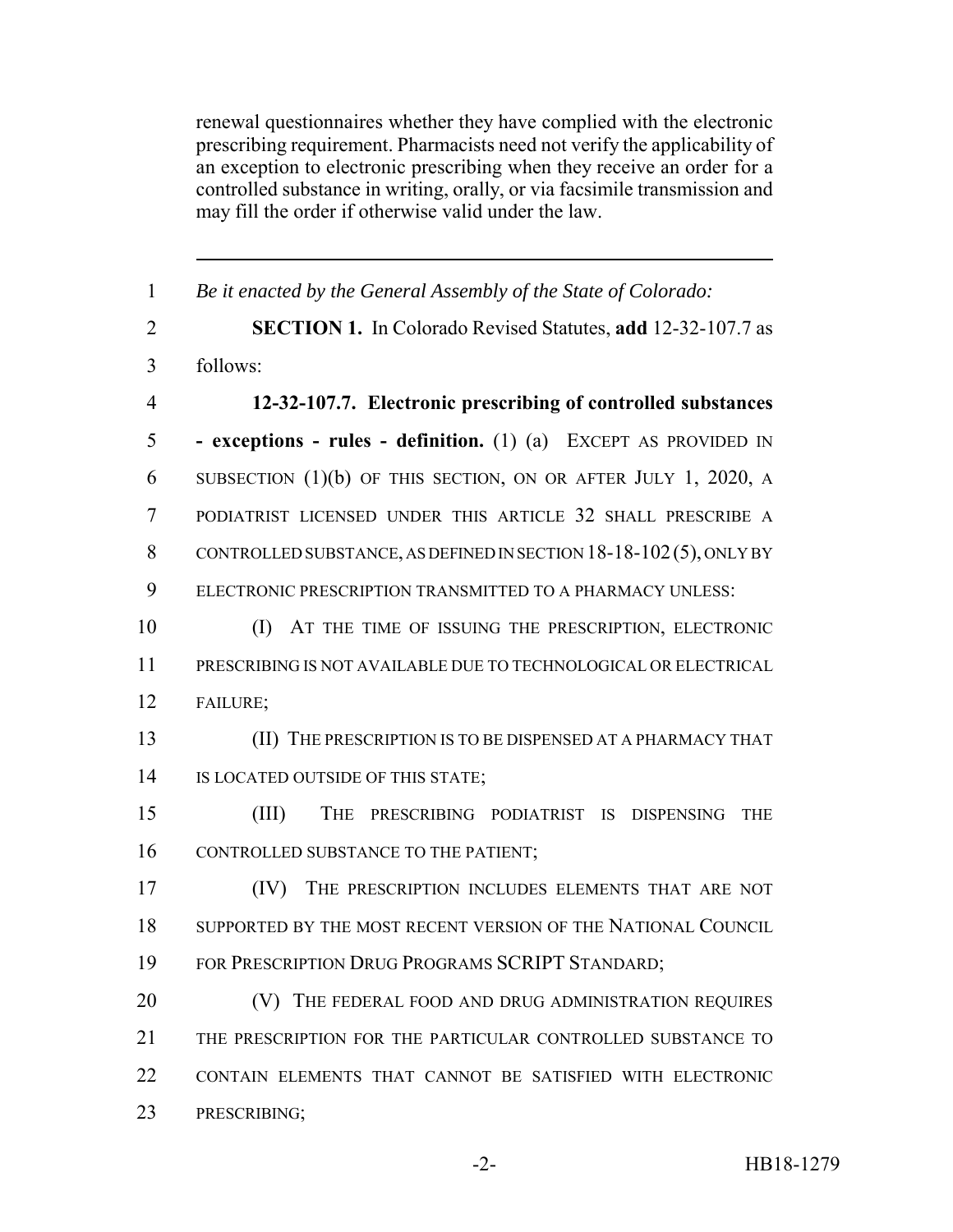(VI) THE PRESCRIPTION IS NOT SPECIFIC TO A PATIENT AND ALLOWS DISPENSING OF THE PRESCRIBED CONTROLLED SUBSTANCE: (A) PURSUANT TO A STANDING ORDER, APPROVED PROTOCOL OF DRUG THERAPY, OR COLLABORATIVE DRUG MANAGEMENT OR

COMPREHENSIVE MEDICATION MANAGEMENT PLAN;

(B) IN RESPONSE TO A PUBLIC HEALTH EMERGENCY; OR

 (C) UNDER OTHER CIRCUMSTANCES THAT PERMIT THE PODIATRIST TO ISSUE A PRESCRIPTION THAT IS NOT PATIENT-SPECIFIC;

 (VII) THE PRESCRIPTION IS FOR A CONTROLLED SUBSTANCE UNDER A RESEARCH PROTOCOL;

 (VIII) THE PODIATRIST IS PRESCRIBING A CONTROLLED SUBSTANCE TO BE ADMINISTERED TO A PATIENT IN A HOSPITAL, NURSING CARE FACILITY, HOSPICE CARE FACILITY, DIALYSIS TREATMENT CLINIC, OR ASSISTED LIVING RESIDENCE; OR

 (IX) THE PODIATRIST REASONABLY DETERMINES THAT THE PATIENT WOULD BE UNABLE TO OBTAIN CONTROLLED SUBSTANCES PRESCRIBED ELECTRONICALLY IN A TIMELY MANNER AND THAT THE DELAY WOULD ADVERSELY AFFECT THE PATIENT'S MEDICAL CONDITION.

 (b) A PODIATRIST PRACTICING IN A RURAL AREA OF THE STATE OR IN A PRACTICE CONSISTING OF ONLY ONE PODIATRIST SHALL COMPLY WITH 21 THIS SUBSECTION (1) ON OR AFTER JULY 1, 2021.

22 (2) THE BOARD SHALL ADOPT RULES:

 (a) DEFINING WHAT CONSTITUTES A TEMPORARY TECHNOLOGICAL 24 OR ELECTRICAL FAILURE FOR PURPOSES OF SUBSECTION  $(1)(a)(I)$  OF THIS SECTION; AND

 (b) SPECIFYING THE NECESSARY DOCUMENTATION OR OTHER REQUIREMENTS FOR A PODIATRIST WHO ASSERTS AN EXCEPTION TO THE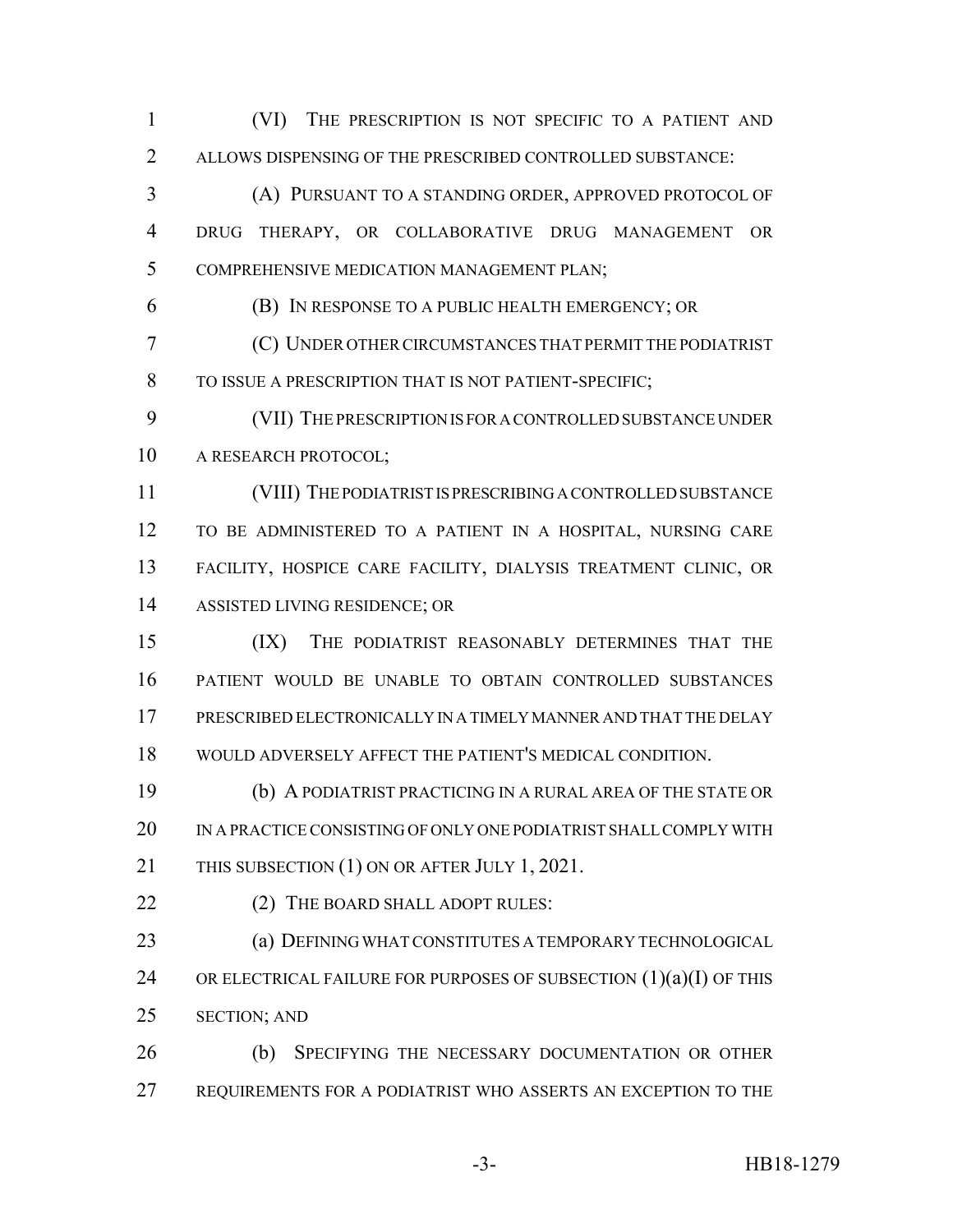REQUIREMENT TO ELECTRONICALLY PRESCRIBE CONTROLLED SUBSTANCES.

(3) AS USED IN THIS SECTION, "RURAL AREA OF THE STATE" MEANS:

 (a) A COUNTY WITH A POPULATION OF LESS THAN THREE THOUSAND;

 (b) A MUNICIPALITY WITH A POPULATION OF LESS THAN ONE THOUSAND THAT IS LOCATED TEN MILES OR MORE FROM A MUNICIPALITY WITH A POPULATION OF OVER ONE THOUSAND; OR

**(c)** THE UNINCORPORATED PART OF A COUNTY TEN MILES OR MORE FROM A MUNICIPALITY WITH A POPULATION OF ONE THOUSAND OR MORE.

 **SECTION 2.** In Colorado Revised Statutes, 12-32-111, **amend**  $11 \quad (1.5)$  as follows:

 **12-32-111. Renewal of license.** (1.5) The board shall establish 13 a questionnaire to accompany the renewal form. The questionnaire shall MUST be designed to determine if the licensee has acted in violation of, or has been disciplined for actions that might be construed as violations of, this article *32* or that may make the licensee unfit to practice podiatry with reasonable care and safety. THE BOARD SHALL INCLUDE ON THE QUESTIONNAIRE A QUESTION REGARDING WHETHER THE PODIATRIST HAS COMPLIED WITH THE REQUIREMENTS OF SECTION 12-32-107.7. The failure 20 of an applicant to answer the questionnaire accurately shall constitute CONSTITUTES unprofessional conduct pursuant to section 12-32-107.

 **SECTION 3.** In Colorado Revised Statutes, **add** 12-35-114.5 as follows:

 **12-35-114.5. Electronic prescribing of controlled substances - exceptions - rules - definition.** (1) (a) EXCEPT AS PROVIDED IN SUBSECTION (1)(b) OF THIS SECTION, ON OR AFTER JULY 1, 2020, A DENTIST LICENSED UNDER THIS ARTICLE 35 SHALL PRESCRIBE A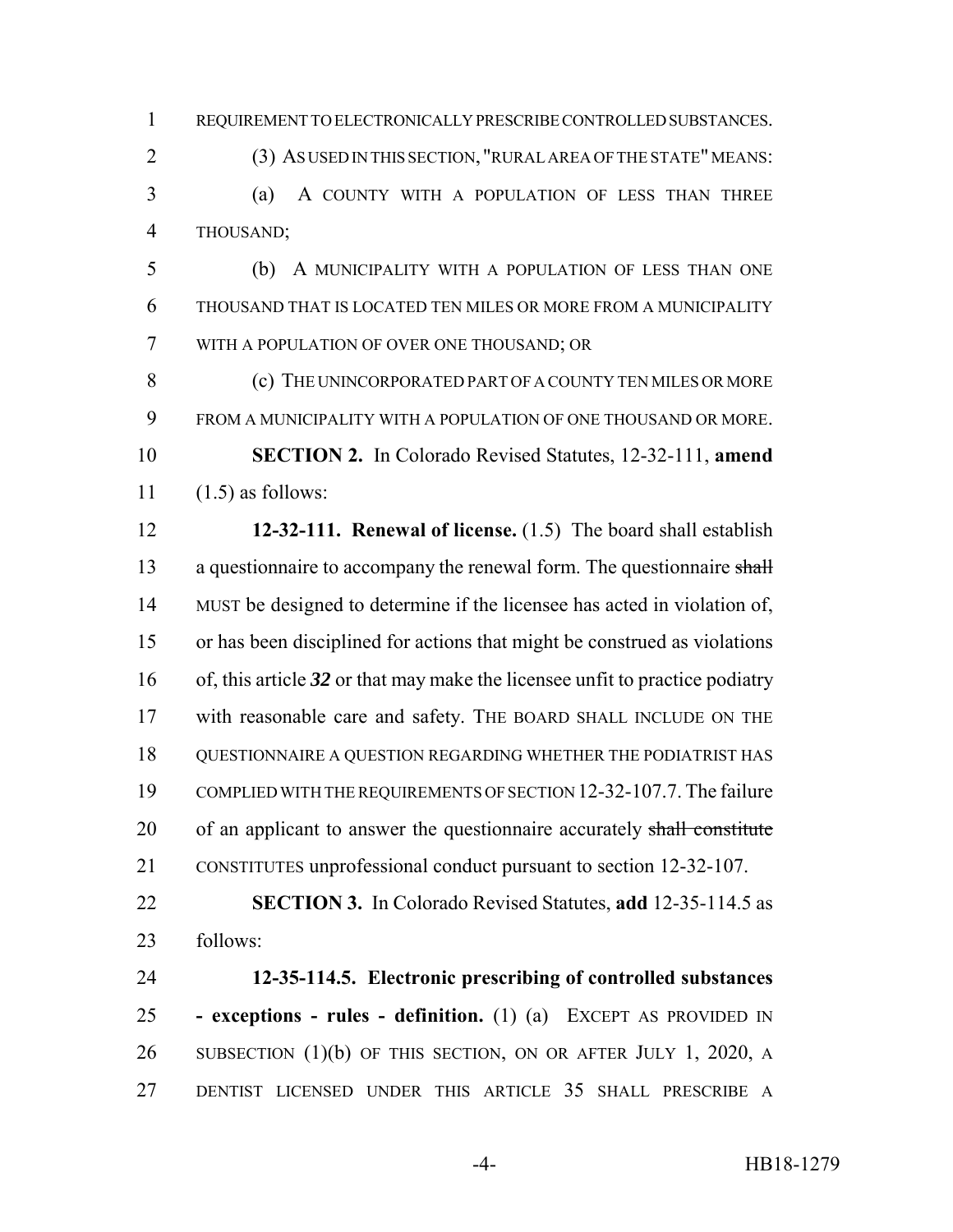CONTROLLED SUBSTANCE, AS DEFINED IN SECTION 18-18-102(5), ONLY BY ELECTRONIC PRESCRIPTION TRANSMITTED TO A PHARMACY UNLESS: (I) AT THE TIME OF ISSUING THE PRESCRIPTION, ELECTRONIC PRESCRIBING IS NOT AVAILABLE DUE TO TECHNOLOGICAL OR ELECTRICAL FAILURE; (II) THE PRESCRIPTION IS TO BE DISPENSED AT A PHARMACY THAT

IS LOCATED OUTSIDE OF THIS STATE;

 (III) THE PRESCRIBING DENTIST IS DISPENSING THE CONTROLLED SUBSTANCE TO THE PATIENT;

 (IV) THE PRESCRIPTION INCLUDES ELEMENTS THAT ARE NOT SUPPORTED BY THE MOST RECENT VERSION OF THE NATIONAL COUNCIL 12 FOR PRESCRIPTION DRUG PROGRAMS SCRIPT STANDARD;

**(V)** THE FEDERAL FOOD AND DRUG ADMINISTRATION REQUIRES THE PRESCRIPTION FOR THE PARTICULAR CONTROLLED SUBSTANCE TO CONTAIN ELEMENTS THAT CANNOT BE SATISFIED WITH ELECTRONIC PRESCRIBING;

 (VI) THE PRESCRIPTION IS NOT SPECIFIC TO A PATIENT AND ALLOWS DISPENSING OF THE PRESCRIBED CONTROLLED SUBSTANCE:

 (A) PURSUANT TO A STANDING ORDER, APPROVED PROTOCOL OF DRUG THERAPY, OR COLLABORATIVE DRUG MANAGEMENT OR COMPREHENSIVE MEDICATION MANAGEMENT PLAN;

**(B)** IN RESPONSE TO A PUBLIC HEALTH EMERGENCY; OR

**(C) UNDER OTHER CIRCUMSTANCES THAT PERMIT THE DENTIST TO** ISSUE A PRESCRIPTION THAT IS NOT PATIENT-SPECIFIC;

 (VII) THE PRESCRIPTION IS FOR A CONTROLLED SUBSTANCE UNDER 26 A RESEARCH PROTOCOL;

(VIII) THE DENTIST IS PRESCRIBING A CONTROLLED SUBSTANCE TO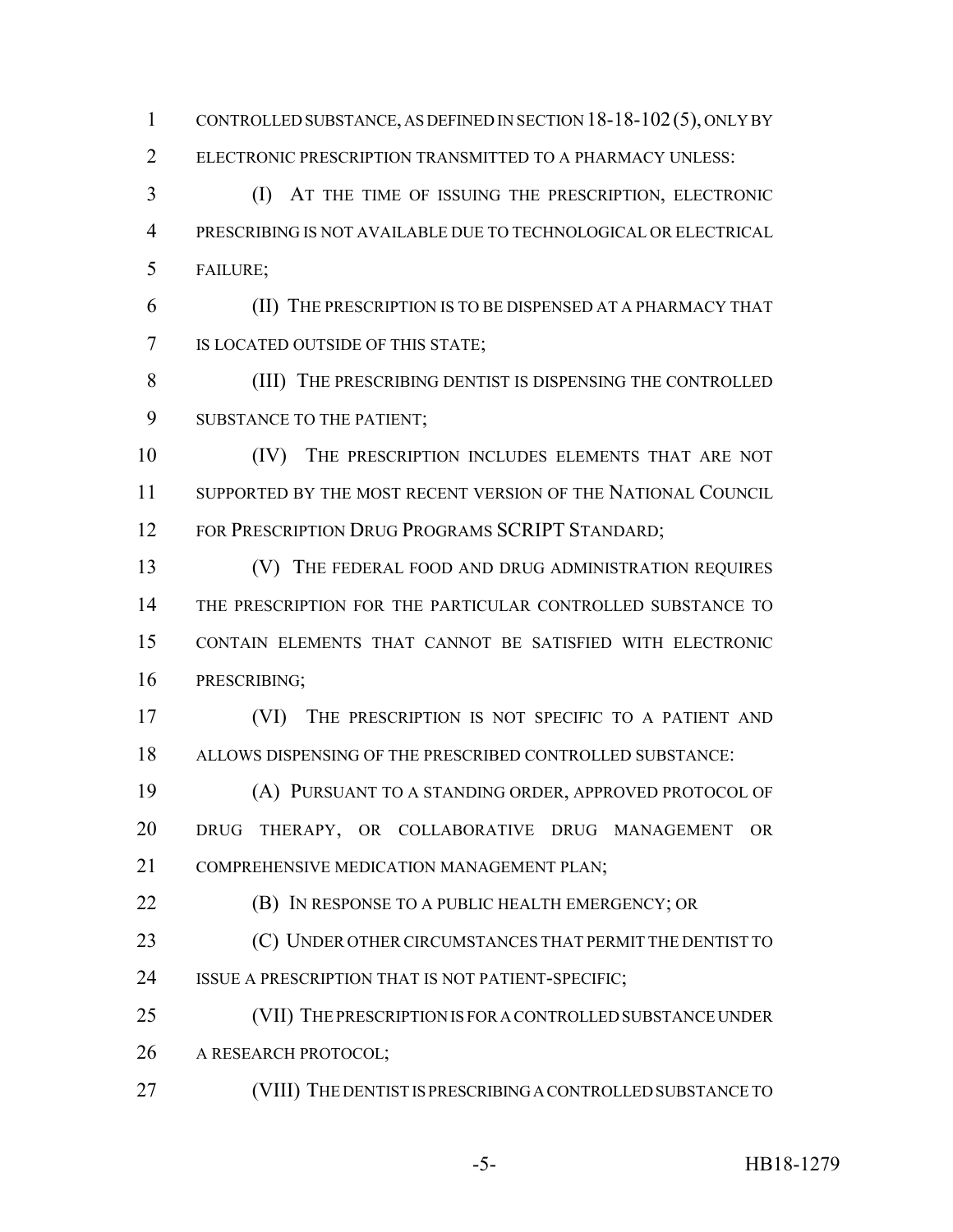BE ADMINISTERED TO A PATIENT IN A HOSPITAL, NURSING CARE FACILITY, HOSPICE CARE FACILITY, DIALYSIS TREATMENT CLINIC, OR ASSISTED LIVING RESIDENCE; OR

 (IX) THE DENTIST REASONABLY DETERMINES THAT THE PATIENT WOULD BE UNABLE TO OBTAIN CONTROLLED SUBSTANCES PRESCRIBED ELECTRONICALLY IN A TIMELY MANNER AND THAT THE DELAY WOULD ADVERSELY AFFECT THE PATIENT'S MEDICAL CONDITION.

 (b) A DENTIST PRACTICING IN A RURAL AREA OF THE STATE OR IN A PRACTICE CONSISTING OF ONLY ONE DENTIST SHALL COMPLY WITH THIS 10 SUBSECTION (1) ON OR AFTER JULY 1, 2021.

(2) THE BOARD SHALL ADOPT RULES:

 (a) DEFINING WHAT CONSTITUTES A TEMPORARY TECHNOLOGICAL 13 OR ELECTRICAL FAILURE FOR PURPOSES OF SUBSECTION (1)(a)(I) OF THIS SECTION; AND

 (b) SPECIFYING THE NECESSARY DOCUMENTATION OR OTHER REQUIREMENTS FOR A DENTIST WHO ASSERTS AN EXCEPTION TO THE REQUIREMENT TO ELECTRONICALLY PRESCRIBE CONTROLLED SUBSTANCES.

 (3) ON AND AFTER JULY 1, 2020, THE BOARD SHALL REQUIRE A DENTIST WHO IS RENEWING HIS OR HER LICENSE IN ACCORDANCE WITH SECTION 12-35-121 TO COMPLETE A QUESTIONNAIRE THAT REQUIRES THE DENTIST TO INDICATE WHETHER HE OR SHE HAS COMPLIED WITH THE REQUIREMENTS OF THIS SECTION. THE FAILURE OF AN APPLICANT TO ANSWER THE QUESTIONNAIRE ACCURATELY CONSTITUTES GROUNDS FOR DISCIPLINE PURSUANT TO SECTION 12-35-129.1.

 (4) AS USED IN THIS SECTION, "RURAL AREA OF THE STATE" MEANS: 26 (a) A COUNTY WITH A POPULATION OF LESS THAN THREE THOUSAND;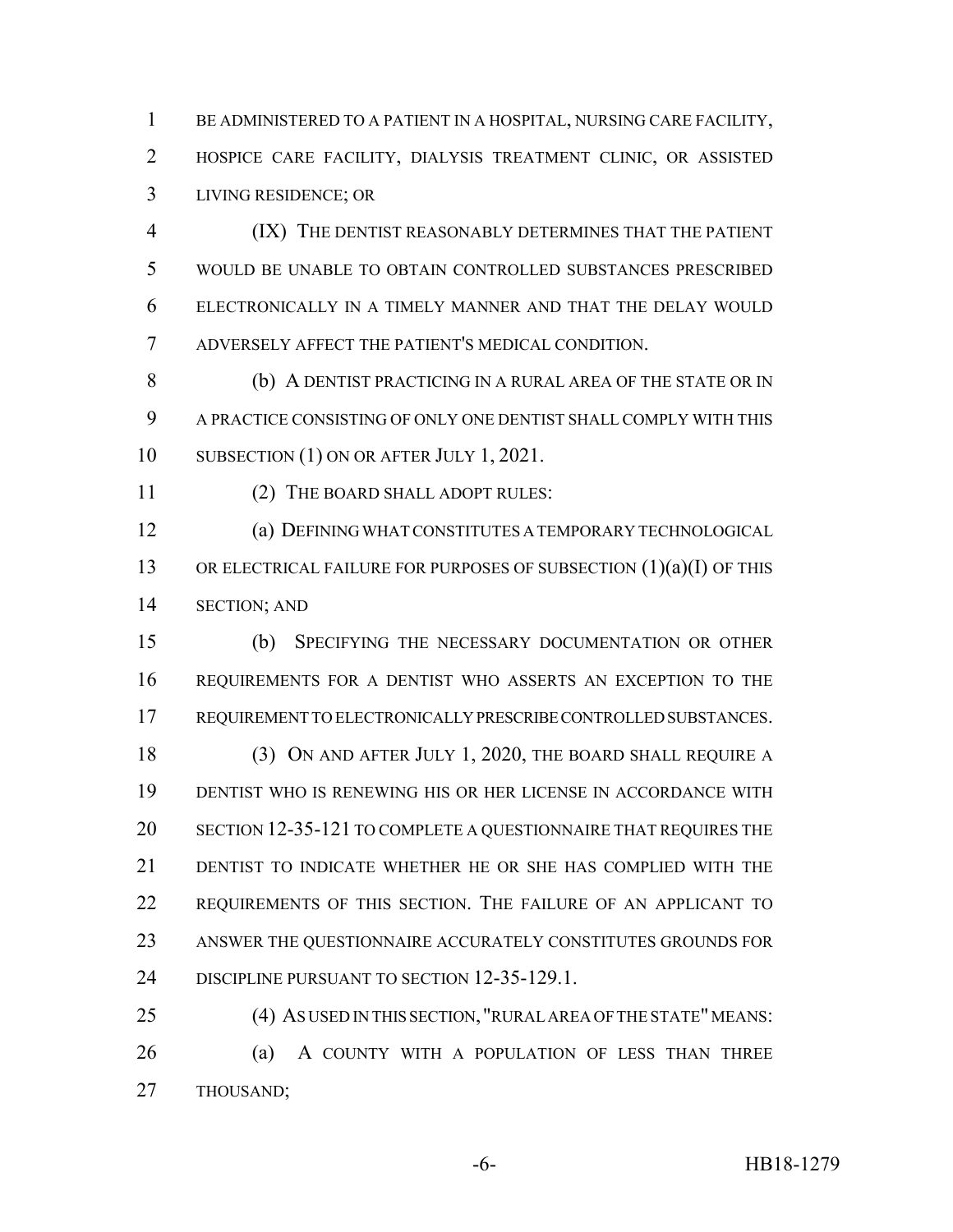(b) A MUNICIPALITY WITH A POPULATION OF LESS THAN ONE THOUSAND THAT IS LOCATED TEN MILES OR MORE FROM A MUNICIPALITY WITH A POPULATION OF OVER ONE THOUSAND; OR (c) THE UNINCORPORATED PART OF A COUNTY TEN MILES OR MORE FROM A MUNICIPALITY WITH A POPULATION OF ONE THOUSAND OR MORE. **SECTION 4.** In Colorado Revised Statutes, 12-35-129, **amend** 7 (1)(mm); and **add** (1)(oo) and (1)(pp) as follows: **12-35-129. Grounds for disciplinary action.** (1) The board may take disciplinary action against an applicant or licensee in accordance with section 12-35-129.1 for any of the following causes: (mm) Failing to complete and maintain records of completing 12 continuing education as required by section 12-35-139; or (oo) FAILING TO COMPLY WITH SECTION 12-35-114.5 AND RULES ADOPTED BY THE BOARD UNDER THAT SECTION REGARDING ELECTRONIC PRESCRIBING OF CONTROLLED SUBSTANCES; OR (pp) FAILING TO ACCURATELY COMPLETE AND SUBMIT THE 17 QUESTIONNAIRE REQUIRED BY SECTION 12-35-114.5 (3). **SECTION 5.** In Colorado Revised Statutes, **add** 12-36-117.9 as follows: **12-36-117.9. Electronic prescribing of controlled substances - exceptions - rules - definition.** (1) (a) EXCEPT AS PROVIDED IN SUBSECTION (1)(b) OF THIS SECTION, ON OR AFTER JULY 1, 2020, A PHYSICIAN LICENSED UNDER THIS ARTICLE 36 OR A PHYSICIAN ASSISTANT LICENSED UNDER THIS ARTICLE 36 WHO HAS BEEN DELEGATED THE AUTHORITY TO PRESCRIBE MEDICATION SHALL PRESCRIBE A CONTROLLED SUBSTANCE, AS DEFINED IN SECTION 18-18-102 (5), ONLY BY ELECTRONIC PRESCRIPTION TRANSMITTED TO A PHARMACY UNLESS: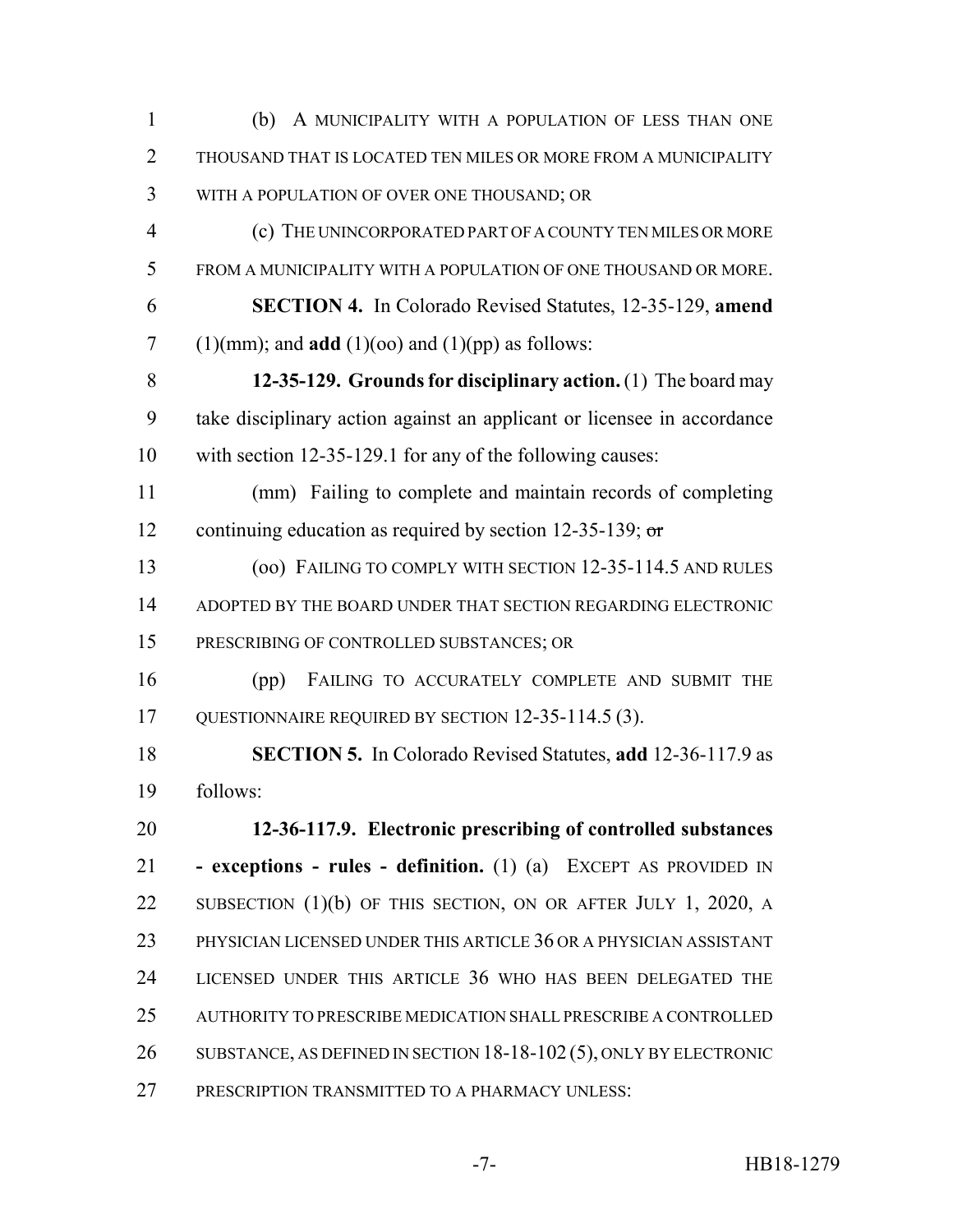(I) AT THE TIME OF ISSUING THE PRESCRIPTION, ELECTRONIC PRESCRIBING IS NOT AVAILABLE DUE TO TECHNOLOGICAL OR ELECTRICAL FAILURE;

 (II) THE PRESCRIPTION IS TO BE DISPENSED AT A PHARMACY THAT IS LOCATED OUTSIDE OF THIS STATE;

 (III) THE PRESCRIBING PHYSICIAN OR PHYSICIAN ASSISTANT IS DISPENSING THE CONTROLLED SUBSTANCE TO THE PATIENT;

 (IV) THE PRESCRIPTION INCLUDES ELEMENTS THAT ARE NOT SUPPORTED BY THE MOST RECENT VERSION OF THE NATIONAL COUNCIL FOR PRESCRIPTION DRUG PROGRAMS SCRIPT STANDARD;

11 (V) THE FEDERAL FOOD AND DRUG ADMINISTRATION REQUIRES THE PRESCRIPTION FOR THE PARTICULAR CONTROLLED SUBSTANCE TO CONTAIN ELEMENTS THAT CANNOT BE SATISFIED WITH ELECTRONIC PRESCRIBING;

 (VI) THE PRESCRIPTION IS NOT SPECIFIC TO A PATIENT AND ALLOWS DISPENSING OF THE PRESCRIBED CONTROLLED SUBSTANCE:

 (A) PURSUANT TO A STANDING ORDER, APPROVED PROTOCOL OF DRUG THERAPY, OR COLLABORATIVE DRUG MANAGEMENT OR COMPREHENSIVE MEDICATION MANAGEMENT PLAN;

**(B)** IN RESPONSE TO A PUBLIC HEALTH EMERGENCY; OR

**(C) UNDER OTHER CIRCUMSTANCES THAT PERMIT THE PHYSICIAN**  OR PHYSICIAN ASSISTANT TO ISSUE A PRESCRIPTION THAT IS NOT PATIENT-SPECIFIC;

 (VII) THE PRESCRIPTION IS FOR A CONTROLLED SUBSTANCE UNDER A RESEARCH PROTOCOL;

 (VIII) THE PHYSICIAN OR PHYSICIAN ASSISTANT IS PRESCRIBING A CONTROLLED SUBSTANCE TO BE ADMINISTERED TO A PATIENT IN A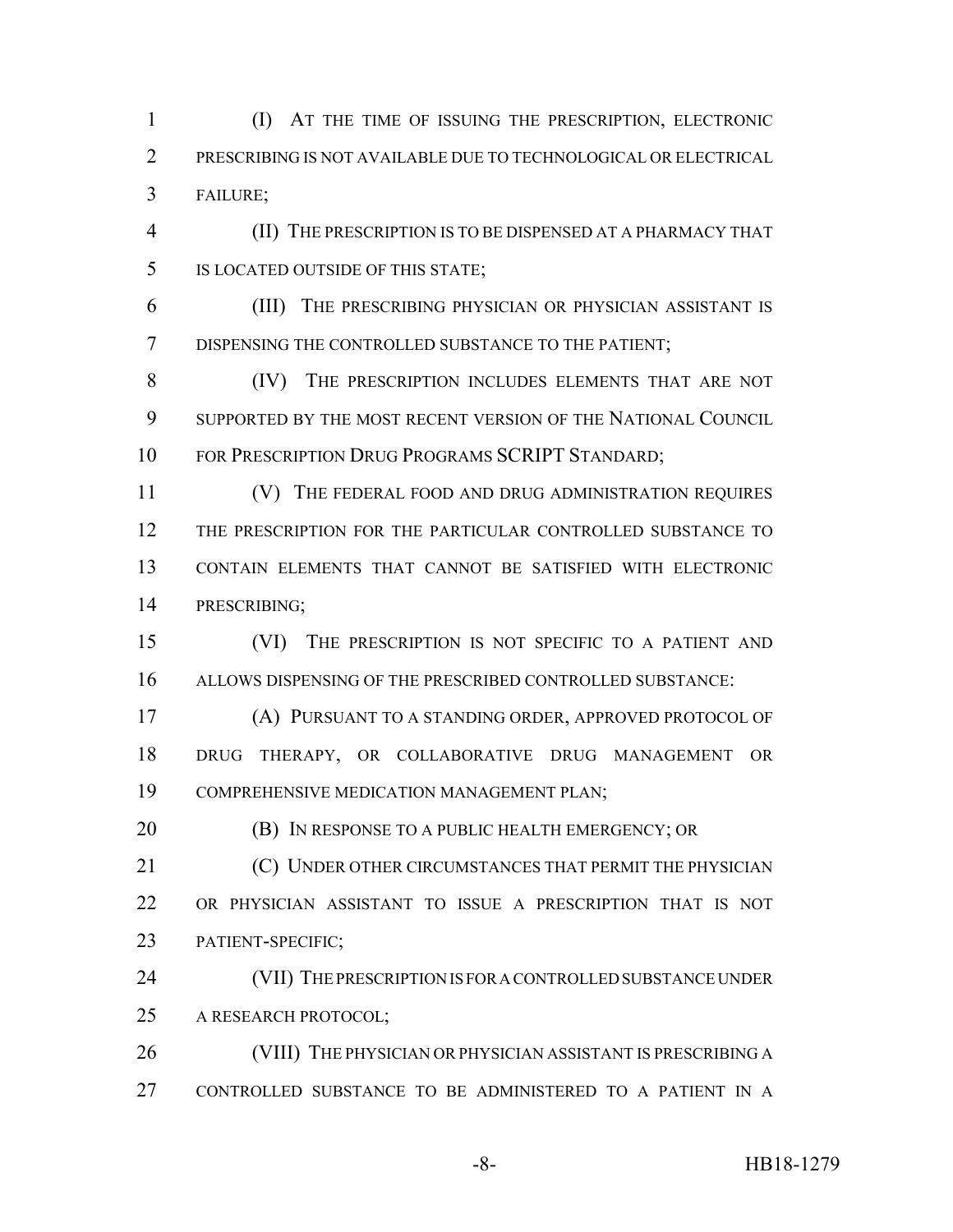HOSPITAL, NURSING CARE FACILITY, HOSPICE CARE FACILITY, DIALYSIS TREATMENT CLINIC, OR ASSISTED LIVING RESIDENCE; OR

 (IX) THE PHYSICIAN OR PHYSICIAN ASSISTANT REASONABLY DETERMINES THAT THE PATIENT WOULD BE UNABLE TO OBTAIN CONTROLLED SUBSTANCES PRESCRIBED ELECTRONICALLY IN A TIMELY MANNER AND THAT THE DELAY WOULD ADVERSELY AFFECT THE PATIENT'S MEDICAL CONDITION.

 (b) A PHYSICIAN OR PHYSICIAN ASSISTANT PRACTICING IN A RURAL AREA OF THE STATE OR IN A PRACTICE CONSISTING OF ONLY ONE PHYSICIAN OR PHYSICIAN ASSISTANT SHALL COMPLY WITH THIS 11 SUBSECTION (1) ON OR AFTER JULY 1, 2021.

(2) THE BOARD SHALL ADOPT RULES:

 (a) DEFINING WHAT CONSTITUTES A TEMPORARY TECHNOLOGICAL 14 OR ELECTRICAL FAILURE FOR PURPOSES OF SUBSECTION  $(1)(a)(I)$  OF THIS SECTION; AND

 (b) SPECIFYING THE NECESSARY DOCUMENTATION OR OTHER REQUIREMENTS FOR A PHYSICIAN OR PHYSICIAN ASSISTANT WHO ASSERTS 18 AN EXCEPTION TO THE REQUIREMENT TO ELECTRONICALLY PRESCRIBE CONTROLLED SUBSTANCES.

 (3) AS USED IN THIS SECTION, "RURAL AREA OF THE STATE" MEANS: 21 (a) A COUNTY WITH A POPULATION OF LESS THAN THREE THOUSAND;

 (b) A MUNICIPALITY WITH A POPULATION OF LESS THAN ONE THOUSAND THAT IS LOCATED TEN MILES OR MORE FROM A MUNICIPALITY WITH A POPULATION OF OVER ONE THOUSAND; OR

26 (c) THE UNINCORPORATED PART OF A COUNTY TEN MILES OR MORE FROM A MUNICIPALITY WITH A POPULATION OF ONE THOUSAND OR MORE.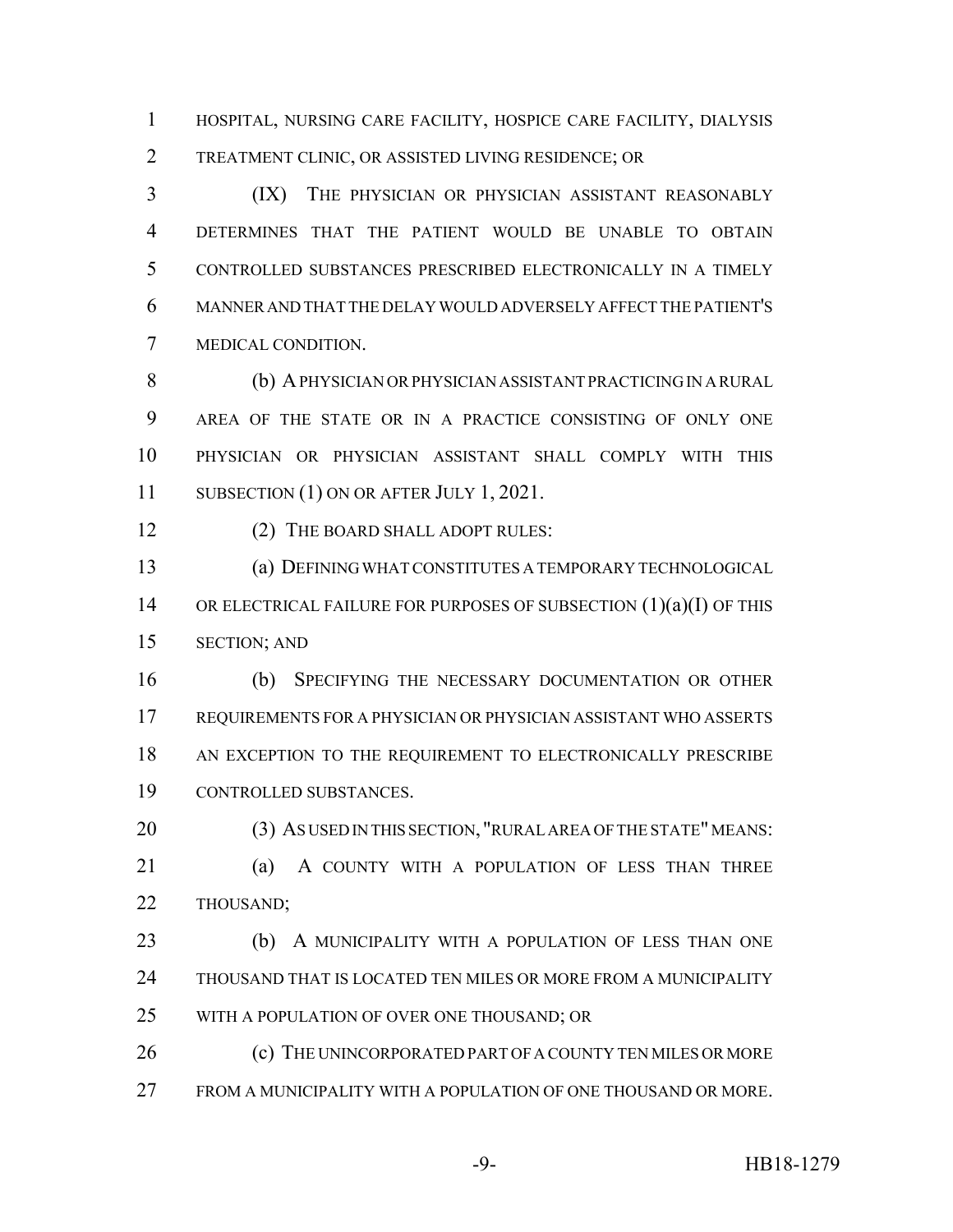**SECTION 6.** In Colorado Revised Statutes, 12-36-117, **amend** 2  $(1)(n)$  as follows:

 **12-36-117. Unprofessional conduct.** (1) "Unprofessional conduct" as used in this article 36 means:

 (n) Violating, or attempting to violate, directly or indirectly, or assisting in or abetting the violation of or conspiring to violate any provision or term of this article *36* OR ANY RULE ADOPTED BY THE BOARD 8 IN ACCORDANCE WITH THIS ARTICLE 36;

 **SECTION 7.** In Colorado Revised Statutes, 12-36-123, **amend**  $10 \quad (1)(b)$  as follows:

 **12-36-123. Procedure - registration - fees.** (1) (b) The board shall design a questionnaire to accompany the renewal form for the purpose of determining whether a licensee has acted in violation of this 14 article 36 or been disciplined for any action that might be considered a violation of this article *36* or might make the licensee unfit to practice medicine with reasonable care and safety. THE BOARD SHALL INCLUDE ON THE QUESTIONNAIRE A QUESTION REGARDING WHETHER THE LICENSEE HAS COMPLIED WITH THE REQUIREMENTS OF SECTION 12-36-117.9. If an 19 applicant fails to answer the questionnaire accurately, such THE failure 20 shall constitute CONSTITUTES unprofessional conduct under section  $12-36-117(1)(aa)$ .

 **SECTION 8.** In Colorado Revised Statutes, **add** 12-38-111.7 as follows:

 **12-38-111.7. Electronic prescribing of controlled substances - exceptions - rules - definition.** (1) (a) EXCEPT AS PROVIDED IN 26 SUBSECTION (1)(b) OF THIS SECTION, ON OR AFTER JULY 1, 2020, AN ADVANCED PRACTICE NURSE WITH PRESCRIPTIVE AUTHORITY PURSUANT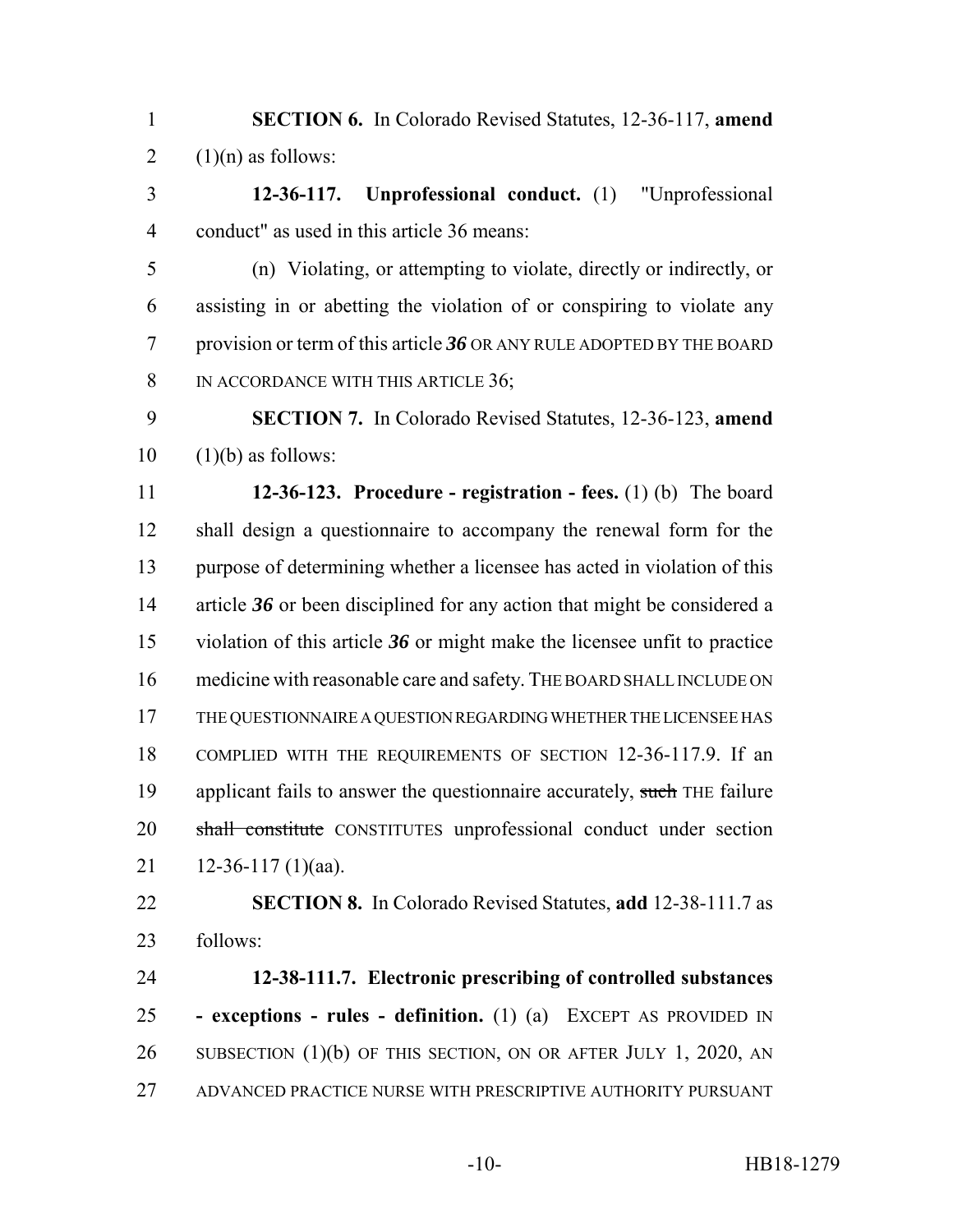TO SECTION 12-38-111.6 SHALL PRESCRIBE A CONTROLLED SUBSTANCE, AS DEFINED IN SECTION 18-18-102 (5), ONLY BY ELECTRONIC PRESCRIPTION TRANSMITTED TO A PHARMACY UNLESS:

 (I) AT THE TIME OF ISSUING THE PRESCRIPTION, ELECTRONIC PRESCRIBING IS NOT AVAILABLE DUE TO TECHNOLOGICAL OR ELECTRICAL FAILURE;

 (II) THE PRESCRIPTION IS TO BE DISPENSED AT A PHARMACY THAT IS LOCATED OUTSIDE OF THIS STATE;

 (III) THE PRESCRIBING ADVANCED PRACTICE NURSE IS DISPENSING 10 THE CONTROLLED SUBSTANCE TO THE PATIENT;

 (IV) THE PRESCRIPTION INCLUDES ELEMENTS THAT ARE NOT 12 SUPPORTED BY THE MOST RECENT VERSION OF THE NATIONAL COUNCIL 13 FOR PRESCRIPTION DRUG PROGRAMS SCRIPT STANDARD;

14 (V) THE FEDERAL FOOD AND DRUG ADMINISTRATION REQUIRES THE PRESCRIPTION FOR THE PARTICULAR CONTROLLED SUBSTANCE TO CONTAIN ELEMENTS THAT CANNOT BE SATISFIED WITH ELECTRONIC PRESCRIBING;

18 (VI) THE PRESCRIPTION IS NOT SPECIFIC TO A PATIENT AND ALLOWS DISPENSING OF THE PRESCRIBED CONTROLLED SUBSTANCE:

**(A) PURSUANT TO A STANDING ORDER, APPROVED PROTOCOL OF**  DRUG THERAPY, OR COLLABORATIVE DRUG MANAGEMENT OR COMPREHENSIVE MEDICATION MANAGEMENT PLAN;

(B) IN RESPONSE TO A PUBLIC HEALTH EMERGENCY; OR

**(C) UNDER OTHER CIRCUMSTANCES THAT PERMIT THE ADVANCED** 

PRACTICE NURSE TO ISSUE A PRESCRIPTION THAT IS NOT PATIENT-SPECIFIC;

 (VII) THE PRESCRIPTION IS FOR A CONTROLLED SUBSTANCE UNDER A RESEARCH PROTOCOL;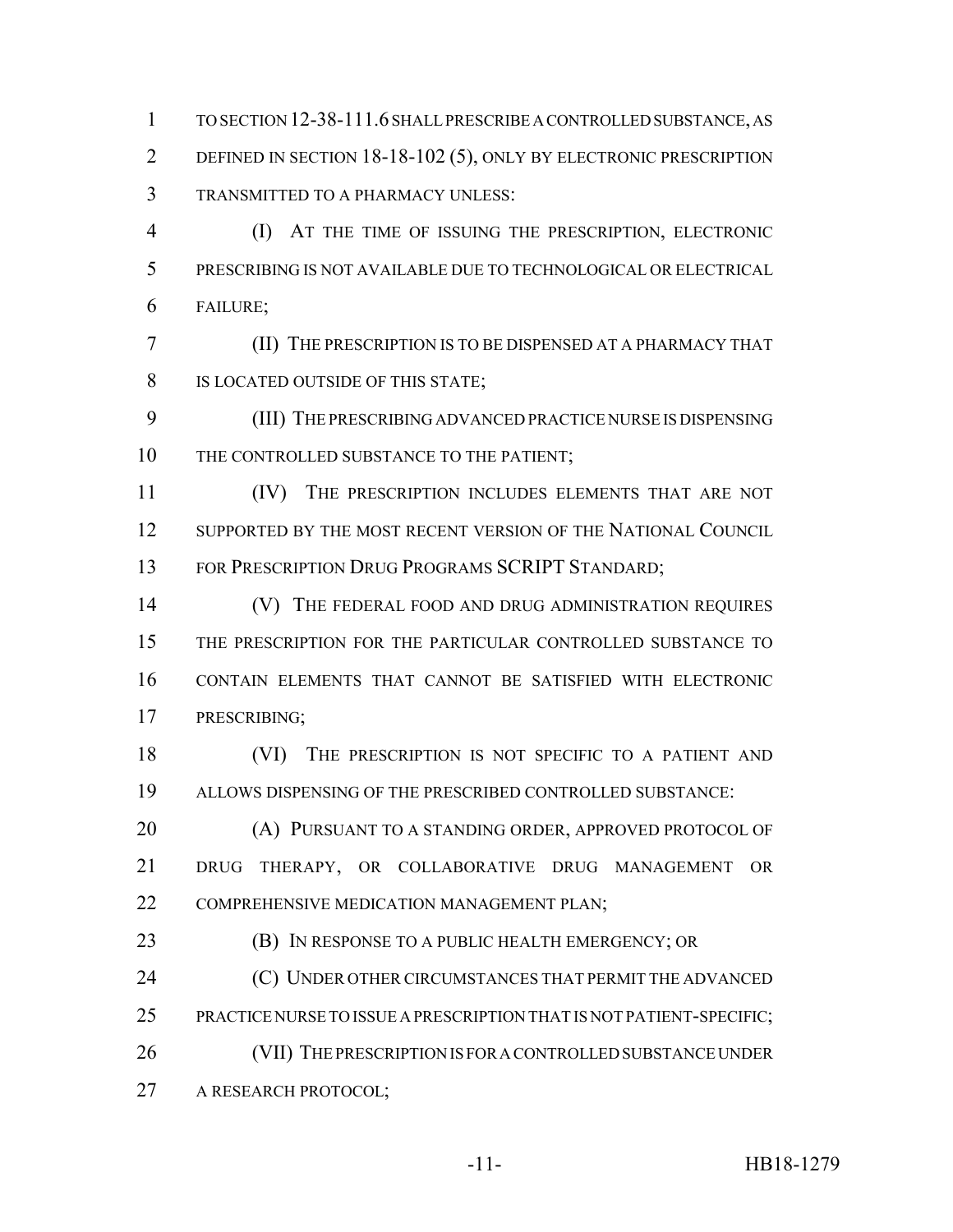(VIII) THE ADVANCED PRACTICE NURSE IS PRESCRIBING A CONTROLLED SUBSTANCE TO BE ADMINISTERED TO A PATIENT IN A HOSPITAL, NURSING CARE FACILITY, HOSPICE CARE FACILITY, DIALYSIS TREATMENT CLINIC, OR ASSISTED LIVING RESIDENCE; OR

 (IX) THE ADVANCED PRACTICE NURSE REASONABLY DETERMINES THAT THE PATIENT WOULD BE UNABLE TO OBTAIN CONTROLLED SUBSTANCES PRESCRIBED ELECTRONICALLY IN A TIMELY MANNER AND THAT THE DELAY WOULD ADVERSELY AFFECT THE PATIENT'S MEDICAL CONDITION.

 (b) AN ADVANCED PRACTICE NURSE PRACTICING IN A RURAL AREA OF THE STATE OR IN A PRACTICE CONSISTING OF ONLY ONE ADVANCED PRACTICE NURSE SHALL COMPLY WITH THIS SUBSECTION (1) ON OR AFTER JULY 1, 2021.

(2) THE BOARD SHALL ADOPT RULES:

 (a) DEFINING WHAT CONSTITUTES A TEMPORARY TECHNOLOGICAL 16 OR ELECTRICAL FAILURE FOR PURPOSES OF SUBSECTION (1)(a)(I) OF THIS SECTION; AND

 (b) SPECIFYING THE NECESSARY DOCUMENTATION OR OTHER REQUIREMENTS FOR AN ADVANCED PRACTICE NURSE WHO ASSERTS AN EXCEPTION TO THE REQUIREMENT TO ELECTRONICALLY PRESCRIBE CONTROLLED SUBSTANCES.

 (3) AS USED IN THIS SECTION, "RURAL AREA OF THE STATE" MEANS: **(a)** A COUNTY WITH A POPULATION OF LESS THAN THREE THOUSAND;

 (b) A MUNICIPALITY WITH A POPULATION OF LESS THAN ONE THOUSAND THAT IS LOCATED TEN MILES OR MORE FROM A MUNICIPALITY WITH A POPULATION OF OVER ONE THOUSAND; OR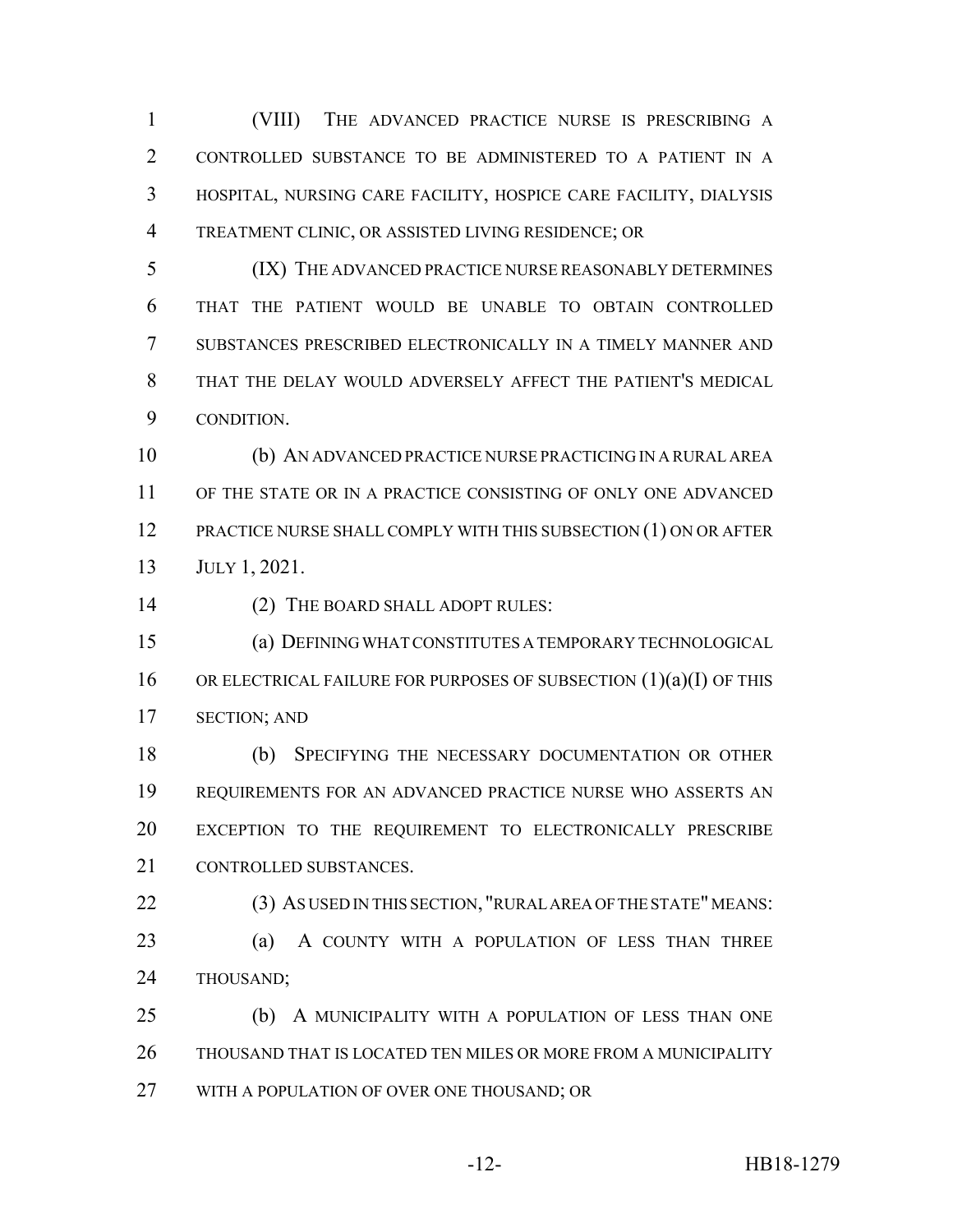(c) THE UNINCORPORATED PART OF A COUNTY TEN MILES OR MORE FROM A MUNICIPALITY WITH A POPULATION OF ONE THOUSAND OR MORE. **SECTION 9.** In Colorado Revised Statutes, 12-38-111, **amend** (3) as follows:

 **12-38-111. Requirements for professional nurse licensure - renewal questionnaire.** (3) The board shall design a questionnaire to be sent to all licensees who apply for license renewal. Each applicant for license renewal shall complete the board-designed questionnaire. The purpose of the questionnaire is to determine whether a licensee has acted in violation of this article *38* or been disciplined for any action that might be considered a violation of this article *38* or might make the licensee unfit to practice nursing with reasonable care and safety. THE BOARD SHALL INCLUDE ON THE QUESTIONNAIRE A QUESTION REGARDING WHETHER THE LICENSEE HAS COMPLIED WITH THE REQUIREMENTS OF SECTION 12-38-111.7. If an applicant fails to answer the questionnaire 16 accurately, such THE failure shall constitute CONSTITUTES grounds for 17 discipline under section 12-38-117(1)(v). The board may include the cost of developing and reviewing the questionnaire in the fee paid under 19 paragraph (e) of subsection  $(1)$  SUBSECTION  $(1)(e)$  of this section. The board may refuse an application for license renewal that does not accompany an accurately completed questionnaire.

 **SECTION 10.** In Colorado Revised Statutes, 12-38-117, **amend** 23 (1) introductory portion and  $(1)(e)$  as follows:

 **12-38-117. Grounds for discipline.** (1) "Grounds for discipline", as used in this article *38*, means any action by any person who:

 (e) Has violated any provision of this article *38* OR ANY RULE ADOPTED BY THE BOARD IN ACCORDANCE WITH THIS ARTICLE 38 or has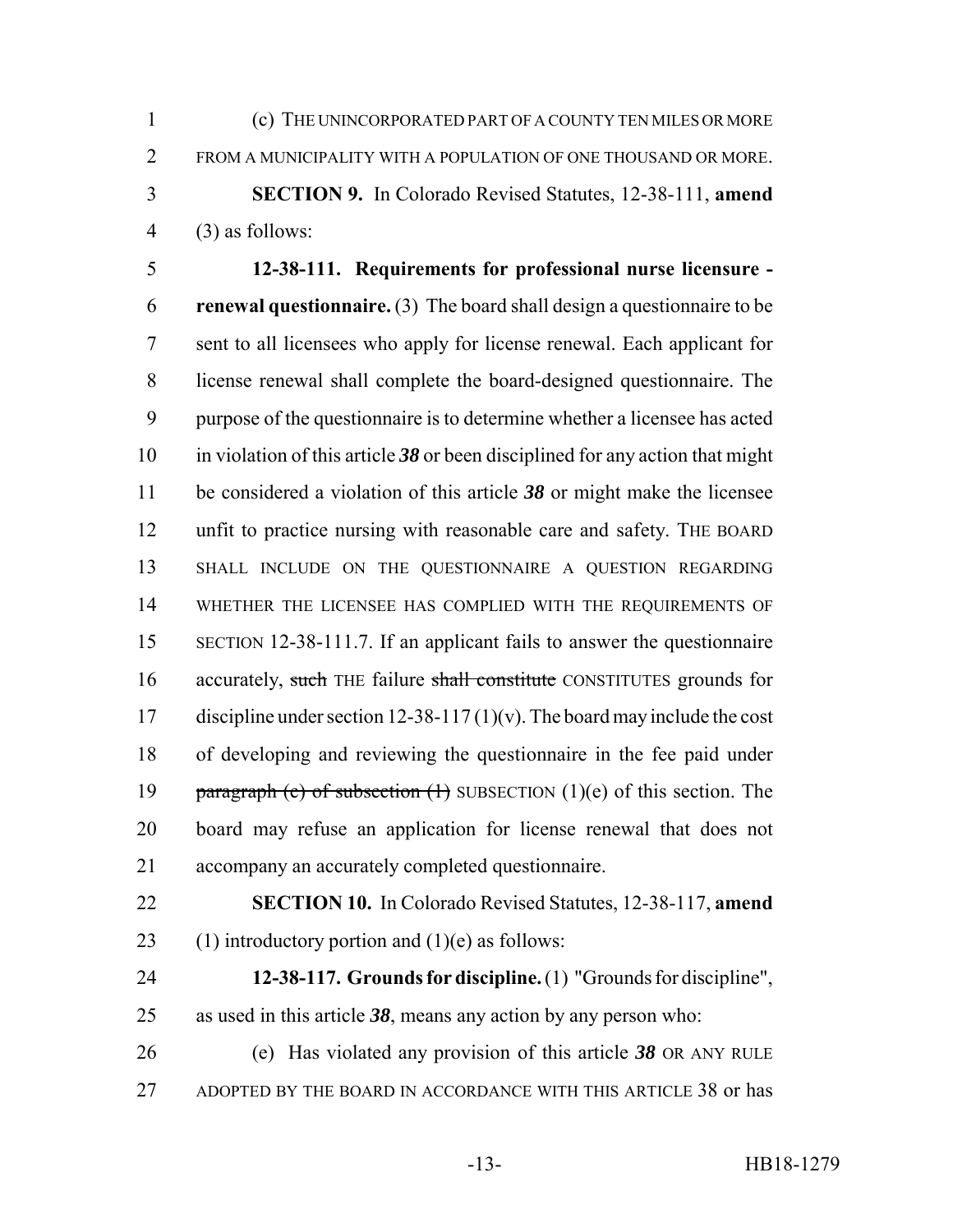aided or knowingly permitted any person to violate any provision of this article *38* OR ANY RULE ADOPTED BY THE BOARD IN ACCORDANCE WITH THIS ARTICLE 38;

 **SECTION 11.** In Colorado Revised Statutes, **add** 12-40-109.9 as follows:

 **12-40-109.9. Electronic prescribing of controlled substances - exceptions - rules - definition.** (1) (a) EXCEPT AS PROVIDED IN SUBSECTION (1)(b) OF THIS SECTION, ON OR AFTER JULY 1, 2020, A LICENSED OPTOMETRIST SHALL PRESCRIBE A CONTROLLED SUBSTANCE, AS 10 DEFINED IN SECTION 18-18-102 (5), ONLY BY ELECTRONIC PRESCRIPTION TRANSMITTED TO A PHARMACY UNLESS:

 (I) AT THE TIME OF ISSUING THE PRESCRIPTION, ELECTRONIC PRESCRIBING IS NOT AVAILABLE DUE TO TECHNOLOGICAL OR ELECTRICAL FAILURE;

 (II) THE PRESCRIPTION IS TO BE DISPENSED AT A PHARMACY THAT 16 IS LOCATED OUTSIDE OF THIS STATE;

 (III) THE PRESCRIBING OPTOMETRIST IS DISPENSING THE CONTROLLED SUBSTANCE TO THE PATIENT;

 (IV) THE PRESCRIPTION INCLUDES ELEMENTS THAT ARE NOT SUPPORTED BY THE MOST RECENT VERSION OF THE NATIONAL COUNCIL 21 FOR PRESCRIPTION DRUG PROGRAMS SCRIPT STANDARD;

**(V)** THE FEDERAL FOOD AND DRUG ADMINISTRATION REQUIRES THE PRESCRIPTION FOR THE PARTICULAR CONTROLLED SUBSTANCE TO CONTAIN ELEMENTS THAT CANNOT BE SATISFIED WITH ELECTRONIC PRESCRIBING;

26 (VI) THE PRESCRIPTION IS NOT SPECIFIC TO A PATIENT AND ALLOWS DISPENSING OF THE PRESCRIBED CONTROLLED SUBSTANCE: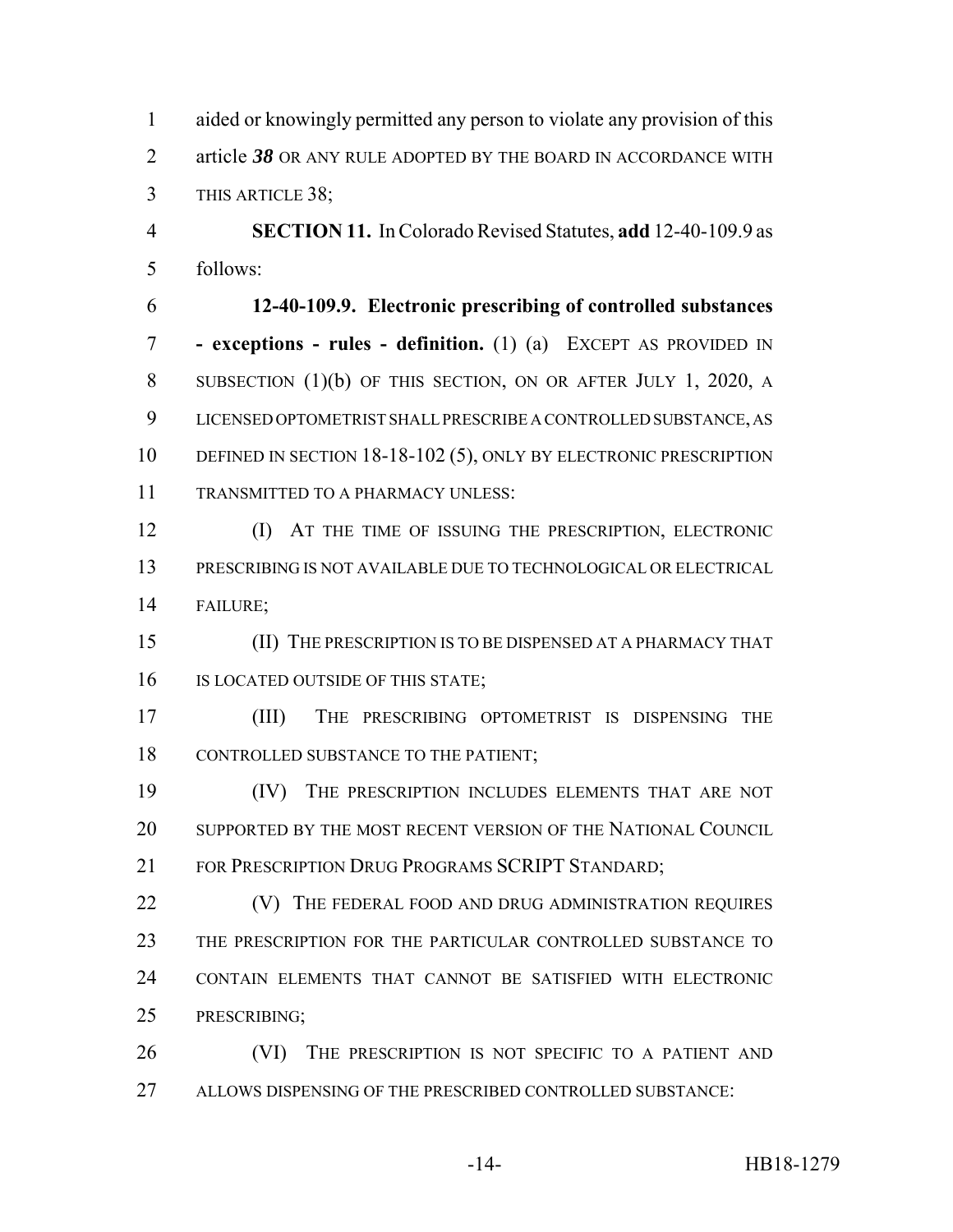(A) PURSUANT TO A STANDING ORDER, APPROVED PROTOCOL OF DRUG THERAPY, OR COLLABORATIVE DRUG MANAGEMENT OR COMPREHENSIVE MEDICATION MANAGEMENT PLAN;

(B) IN RESPONSE TO A PUBLIC HEALTH EMERGENCY; OR

 (C) UNDER OTHER CIRCUMSTANCES THAT PERMIT THE OPTOMETRIST TO ISSUE A PRESCRIPTION THAT IS NOT PATIENT-SPECIFIC;

 (VII) THE PRESCRIPTION IS FOR A CONTROLLED SUBSTANCE UNDER A RESEARCH PROTOCOL;

 (VIII) THE OPTOMETRIST IS PRESCRIBING A CONTROLLED SUBSTANCE TO BE ADMINISTERED TO A PATIENT IN A HOSPITAL, NURSING CARE FACILITY, HOSPICE CARE FACILITY, DIALYSIS TREATMENT CLINIC, OR ASSISTED LIVING RESIDENCE; OR

 (IX) THE OPTOMETRIST REASONABLY DETERMINES THAT THE PATIENT WOULD BE UNABLE TO OBTAIN CONTROLLED SUBSTANCES PRESCRIBED ELECTRONICALLY IN A TIMELY MANNER AND THAT THE DELAY WOULD ADVERSELY AFFECT THE PATIENT'S MEDICAL CONDITION.

 (b) AN OPTOMETRIST PRACTICING IN A RURAL AREA OF THE STATE OR IN A PRACTICE CONSISTING OF ONLY ONE OPTOMETRIST SHALL COMPLY WITH THIS SUBSECTION (1) ON OR AFTER JULY 1, 2021.

20 (2) THE BOARD SHALL ADOPT RULES:

 (a) DEFINING WHAT CONSTITUTES A TEMPORARY TECHNOLOGICAL 22 OR ELECTRICAL FAILURE FOR PURPOSES OF SUBSECTION  $(1)(a)(I)$  OF THIS SECTION; AND

 (b) SPECIFYING THE NECESSARY DOCUMENTATION OR OTHER REQUIREMENTS FOR AN OPTOMETRIST WHO ASSERTS AN EXCEPTION TO THE REQUIREMENT TO ELECTRONICALLY PRESCRIBE CONTROLLED SUBSTANCES. (3) AS USED IN THIS SECTION, "RURAL AREA OF THE STATE" MEANS: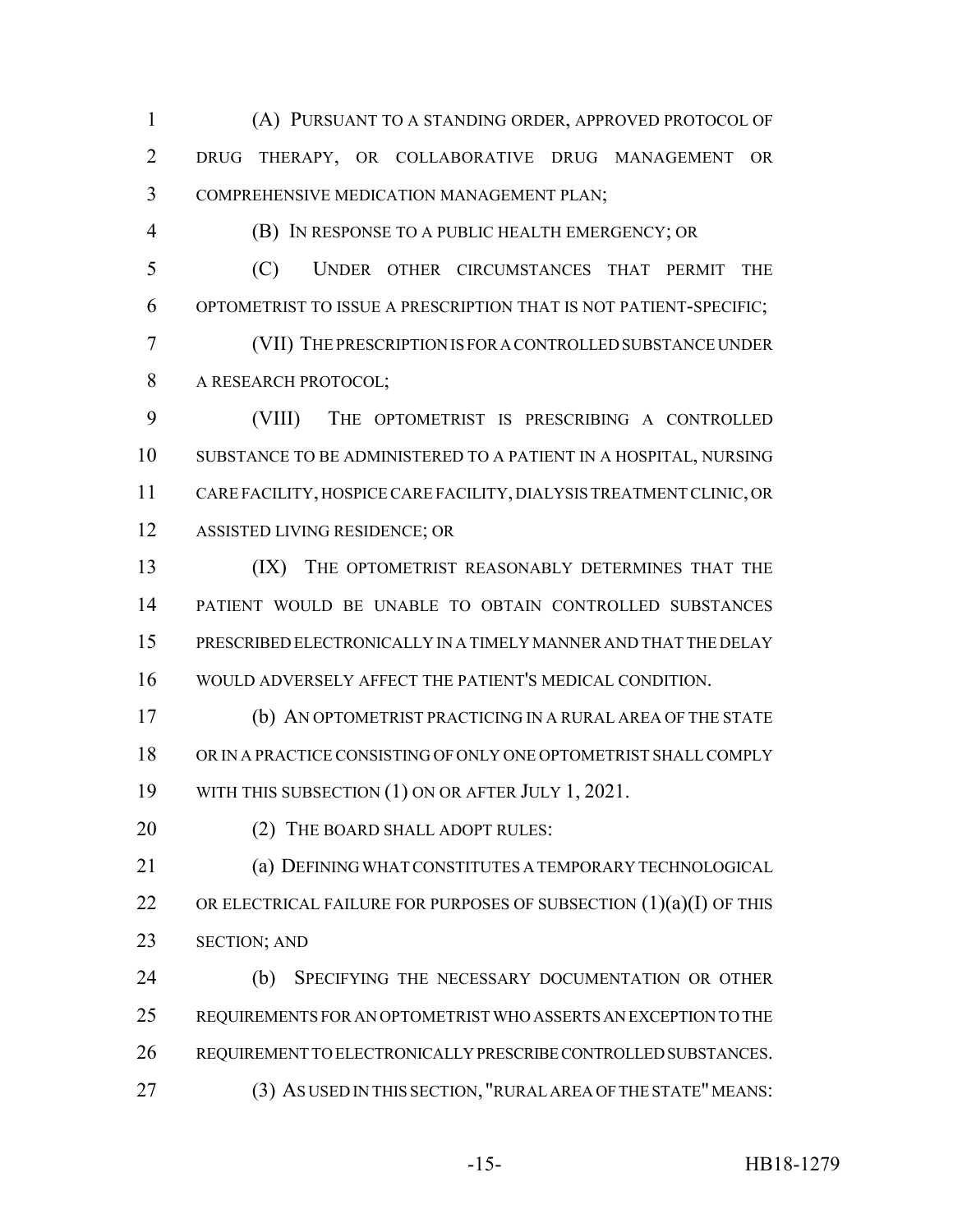(a) A COUNTY WITH A POPULATION OF LESS THAN THREE THOUSAND;

 (b) A MUNICIPALITY WITH A POPULATION OF LESS THAN ONE THOUSAND THAT IS LOCATED TEN MILES OR MORE FROM A MUNICIPALITY WITH A POPULATION OF OVER ONE THOUSAND; OR

 (c) THE UNINCORPORATED PART OF A COUNTY TEN MILES OR MORE FROM A MUNICIPALITY WITH A POPULATION OF ONE THOUSAND OR MORE. **SECTION 12.** In Colorado Revised Statutes, 12-40-113, **amend**  $(1)(b)$  as follows:

 **12-40-113. License renewal - requirements - fee - failure to pay.** (1) (b) The board shall establish a questionnaire to accompany the 12 renewal form. Said THE questionnaire shall MUST be designed to determine if the licensee has acted in violation of or has been disciplined for actions that might be considered as violations of this article *40* or that might make the licensee unfit to practice optometry with reasonable care 16 and safety. THE BOARD SHALL INCLUDE ON THE QUESTIONNAIRE A QUESTION REGARDING WHETHER THE LICENSEE HAS COMPLIED WITH THE REQUIREMENTS OF SECTION 12-40-109.9. Failure of the applicant to 19 answer the questionnaire accurately shall be IS considered unprofessional conduct as specified in section 12-40-118.

 **SECTION 13.** In Colorado Revised Statutes, 12-42.5-120, **amend** (1) as follows:

 **12-42.5-120. Prescription required - exception - dispensing opiate antagonists - definitions.** (1) (a) Except as provided in section 25 18-18-414 <del>C.R.S.,</del> and subsections (2) and (3) of this section, an order is required prior to dispensing any prescription drug. Orders shall be readily retrievable within the appropriate statute of limitations.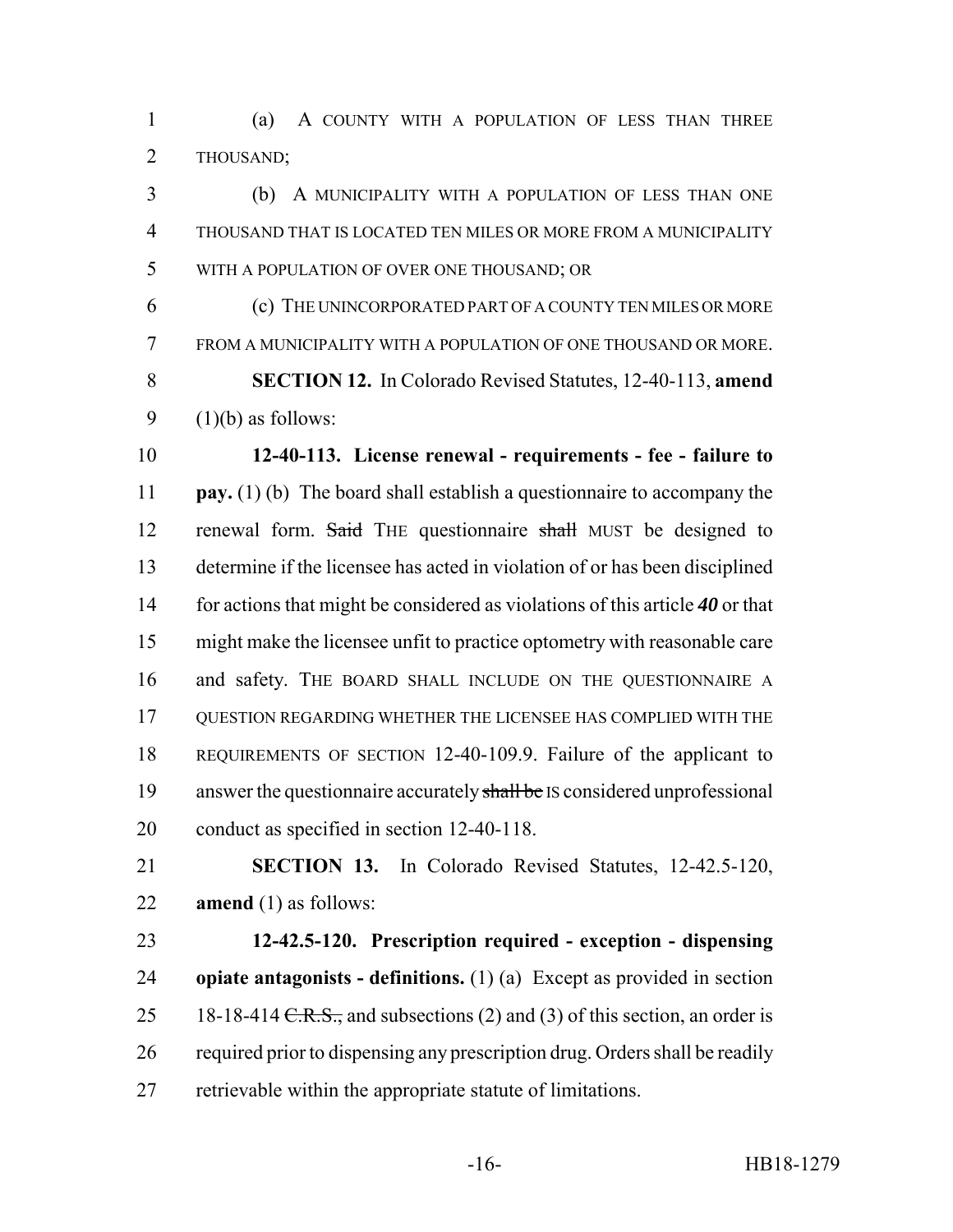| $\mathbf{1}$   | (b) A PHARMACIST WHO RECEIVES AN ORDER FOR A CONTROLLED                                      |
|----------------|----------------------------------------------------------------------------------------------|
| $\overline{2}$ | SUBSTANCE FROM A PODIATRIST, DENTIST, PHYSICIAN, PHYSICIAN                                   |
| 3              | ASSISTANT, ADVANCED PRACTICE NURSE, OR OPTOMETRIST, WHICH ORDER                              |
| 4              | IS NOT TRANSMITTED ELECTRONICALLY TO THE PHARMACIST, IS NOT                                  |
| 5              | REQUIRED TO VERIFY THE APPLICABILITY OF AN EXCEPTION TO                                      |
| 6              | ELECTRONIC PRESCRIBING OF CONTROLLED SUBSTANCES UNDER SECTION                                |
| 7              | 12-32-107.7, 12-35-114.5, 12-36-117.9, 12-38-111.7, OR 12-40-109.9 AND                       |
| 8              | MAY DISPENSE A CONTROLLED SUBSTANCE PURSUANT TO A WRITTEN,                                   |
| 9              | ORAL, OR FACSIMILE-TRANSMITTED ORDER THAT IS OTHERWISE VALID AND                             |
| 10             | CONSISTENT WITH THE REQUIREMENTS OF CURRENT LAW.                                             |
| 11             | <b>SECTION 14.</b> In Colorado Revised Statutes, 12-32-107.5, repeal                         |
| 12             | as added by Senate Bill $18-022$ (3)(b) as follows:                                          |
| 13             | 12-32-107.5. Prescriptions - requirement to advise patients -                                |
| 14             | limits on opioid prescriptions - repeal. $(3)$ (b) A podiatrist licensed                     |
| 15             | pursuant to this article 32 may prescribe opioids electronically.                            |
| 16             | <b>SECTION 15.</b> In Colorado Revised Statutes, 12-35-114, repeal                           |
| 17             | as added by Senate Bill $18-022$ (2)(b) as follows:                                          |
| 18             | 12-35-114. Dentists may prescribe drugs - surgical operations                                |
| 19             | - anesthesia - limits on opioid prescriptions - repeal. (2) (b) $\overrightarrow{A}$ dentist |
| 20             | licensed pursuant to this article 35 may prescribe opioids electronically.                   |
| 21             | <b>SECTION 16.</b> In Colorado Revised Statutes, 12-36-117.6, repeal                         |
| 22             | as added by Senate Bill $18-022$ (2) as follows:                                             |
| 23             | 12-36-117.6. Prescribing opiates - limitations - repeal. (2) $\mathbf{\hat{A}}$              |
| 24             | physician or physician assistant licensed pursuant to this article 36 may                    |
| 25             | prescribe opioids electronically.                                                            |
| 26             | <b>SECTION 17.</b> In Colorado Revised Statutes, 12-38-111.6, repeal                         |
| 27             | as added by Senate Bill $18-022$ (7.5)(b) as follows:                                        |

-17- HB18-1279